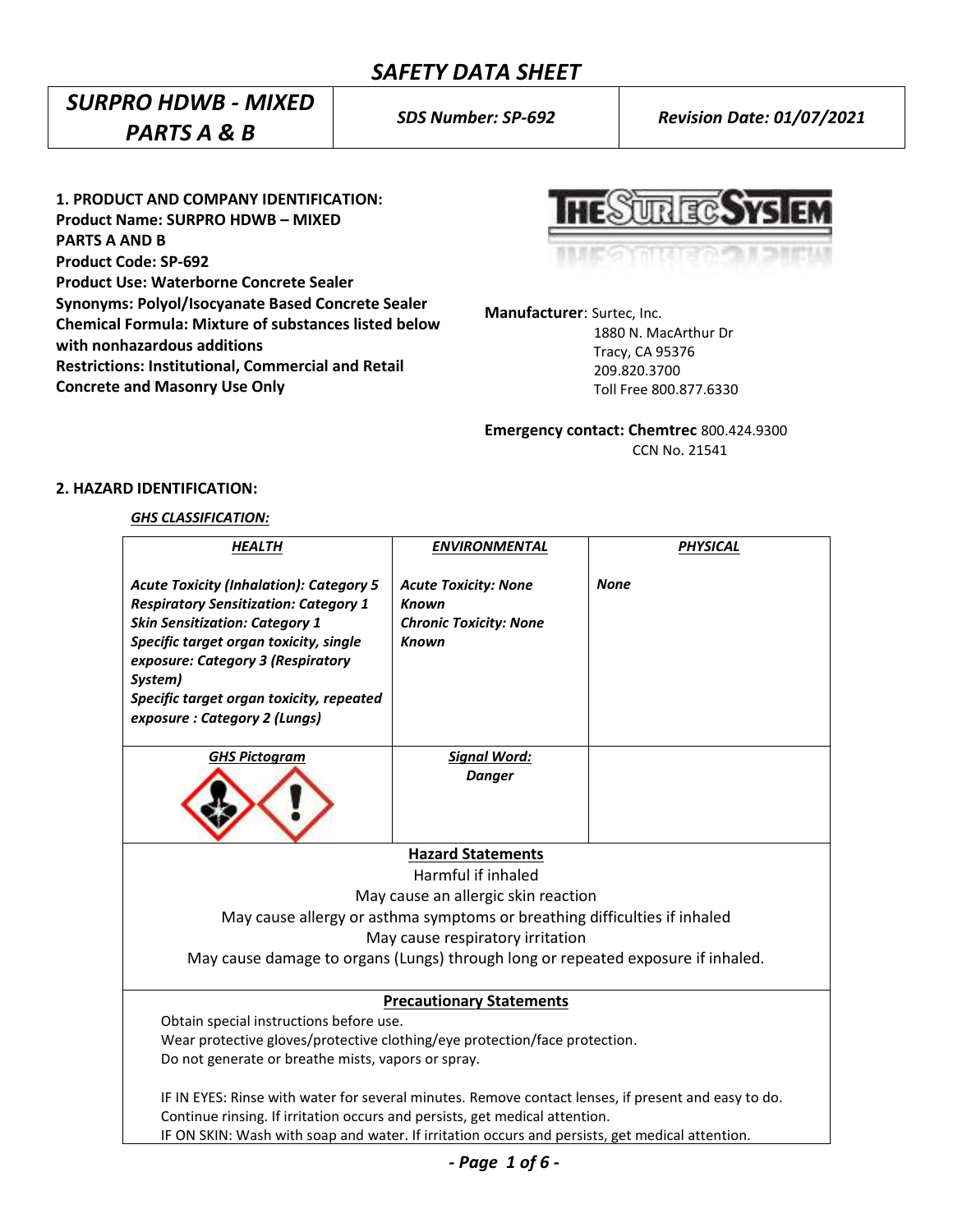# *SURPRO HDWB - MIXED PARTS A & B*

*SDS Number: SP-692 Revision Date: 01/07/2021*

IF INHALED: Remove victim to fresh air and keep at rest in a position comfortable for breathing. Severe asthmatic reactions can occur in sensitized individuals. Get medical attention immediately. Administer oxygen or artificial respiration as necessary. Asthmatic symptoms may have a delayed onset. IF SWALLOWED: Rinse mouth. Do NOT induce vomiting. Immediately call a physician or poison center.

Keep containers tightly closed prior to mixing. After mixing do not seal container and attempt to store. Store in a well ventilated place.

Dispose of contents/container in accordance with local regulation.

## **3. COMPOSITION/INFORMATION ON INGREDIENTS:**

| <b>INGREDIENT</b>                                                 | CAS NO.        | <b>PERCENT</b> | <b>HAZARDOUS</b> |  |
|-------------------------------------------------------------------|----------------|----------------|------------------|--|
| <b>TRIETHANOLAMINE</b>                                            | $102 - 71 - 6$ | $0.5 - 4%$     | NO               |  |
| PROPYLENE GLYCOL N-BUTYL ETHER                                    | 5131-66-8      | $0.1 - 1\%$    | YES              |  |
| HOMOPOLYMER OF HEXAMETHYLENE                                      | 28182-81-2     | $15 - 30%$     | <b>YES</b>       |  |
| <b>DIISOCYANATE</b>                                               |                |                |                  |  |
| HYDROPHILIC ALIPHATIC POLYISOCYANATE BASED                        | 6666723-27-9   | $3 - 7%$       | YES              |  |
| OF HEXAMETHYLENE DIISOCYANATE                                     |                |                |                  |  |
| HEXAMETHYLENE-1-6-DIISOCYANATE                                    | 822-06-0       | $0.1 - 0.3\%$  | <b>YES</b>       |  |
| Exact Percentages are being withheld as trade secret information. |                |                |                  |  |

## **4. FIRST-AID MEASURES:**

*Eye Contact:* Rinse with water for 15 minutes. Remove contact lenses, if present and easy to do. If irritation occurs and persists, get medical attention.

*Skin Contact:* Wash with soap and water. If irritation occurs and persists, get medical attention.

*Inhalation:* Remove victim to fresh air and keep at rest in a position comfortable for breathing. Severe asthmatic reactions can occur in sensitized individuals. Get medical attention immediately. Administer oxygen or artificial respiration as necessary. Asthmatic symptoms may have a delayed onset.

 *Ingestion:* Rinse mouth. Do NOT induce vomiting. Immediately call a physician or poison center.

## **5. FIRE-FIGHTING MEASURES:**

*Fire Extinguishing media:* Use water spray, dry chemical, carbon dioxide or regular foam.

#### *Hazards during fire-fighting:*

Containers may rupture when exposed to extreme heat. Avoid contact with product. Isocyanate and diisocyanate vapors, and other toxic gases may be generated by thermal decomposition.

#### *Protective equipment for fire-fighting:*

Wear NFPA-approved self-contained breathing apparatus, helmet, hood, boots and gloves.

## **6. ACCIDENTAL RELEASE MEASURES:**

#### *Personal precautions:*

Use recommended personal protective clothing and equipment.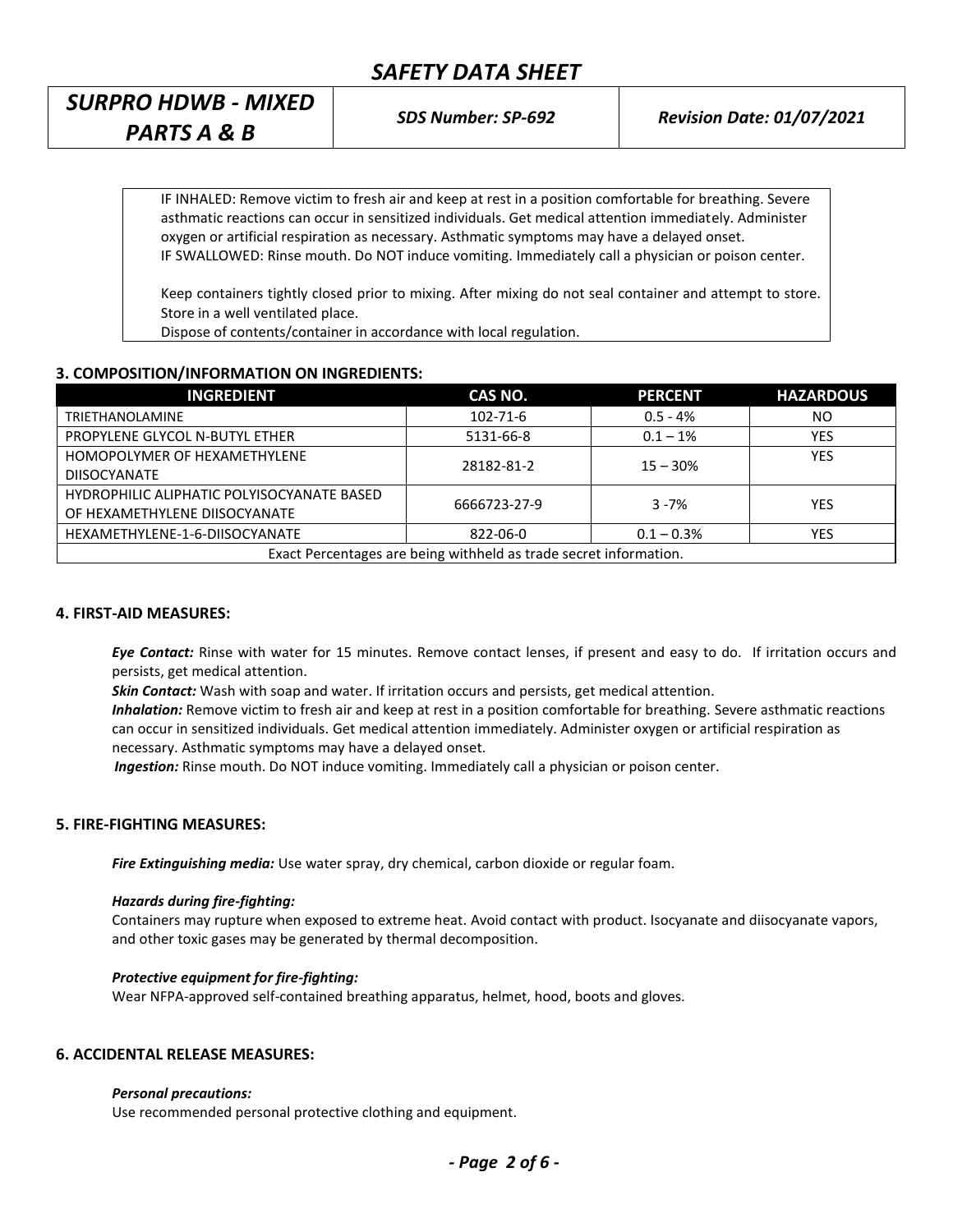## *SURPRO HDWB - MIXED PARTS A & B*

*SDS Number: SP-692 Revision Date: 01/07/2021*

#### *Environmental precautions:*

Follow all Federal, State and Local regulations when storing and disposing of substances. Do not allow material to run off of work area, and material should be absorbed, collected and disposed of in accordance with regulations. Keep product from entering storm drains. Consult local and federal guidelines for proper disposal of these materials.

#### *Cleanup:*

*- For small amounts of released material:* Mop or vacuum up then transfer to suitable container for disposal. - *For large amounts of released material:* Dike around spilled material with absorbent to contain. Spilled material may be mopped or vacuumed up, then transferred to plastic containers for disposal.

#### **7. HANDLING and STORAGE:**

## *Handling:*

**General advice -** No specific measures are necessary provided product and recommended protective clothing/equipment are used correctly. Do not generate and breathe mists, vapors or fine spray. After mixing, product has a limited useable work time (pot-life). Do not seal or attempt to store materials once mixed. Do not mix with other chemicals. This is a commercial product, not intended for home use. Keep out of reach of children.

#### *Storage:*

**General advice -** Protect against physical damage. Store unmixed materials in a cool, well ventilated area. Store components in tightly closed containers. Do not seal or attempt to store materials once mixed.

#### *Shelf Life:*

12 months minimum

#### **8. EXPOSURE CONTROLS and PERSONAL PROTECTION:**

#### *Advice on system design:*

Provide local exhaust ventilation to control vapors for published exposure limits.

#### *Personal protective equipment (HMIS rating 'B' or 'I'):*

**Eye protection**: Wear safety glasses with side shields or safety goggles to prevent exposure or full face shield if splash hazard exists.

**Skin protection**: Chemical-resistant gloves. Wear appropriate protective clothing to prevent possible skin contact. **Respiratory protection**: Product is not intended for airless or other paint spray application. Do not breathe mists, vapors or spray. Use proper NIOSH-OSHA respirator fitted with proper cartridges if mists are generated, ventilation is inadequate or exposure limits are exceeded.

**General safety and hygiene measures**: Exercise stringent hygiene practices to minimize exposure. If contact occurs, wash any body part with soap and water immediately. Wash hands after use, and before eating, drinking or smoking.

## *Other protective measures:*

Nearby running water on the job site is necessary, should an accident occur.

#### *Exposure Guidelines:*

ACGIH TLV: 0.005 ppm (28182-81-2 and 822-06-0) STEL: Not Established OSHA PEL: Not Established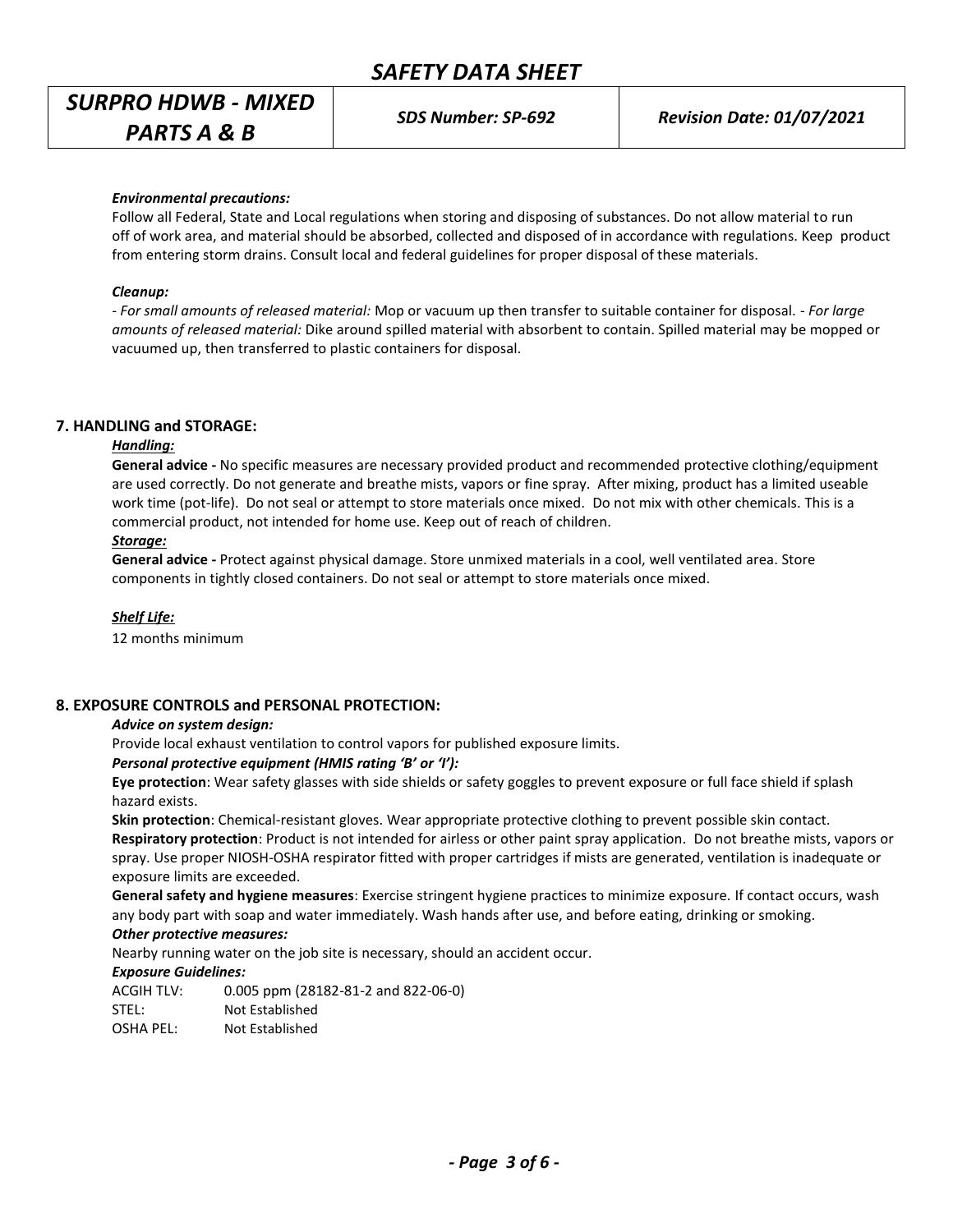## *SURPRO HDWB - MIXED PARTS A & B*

## **9. PHYSICAL and CHEMICAL PROPERTIES:**

| Appearance (mixed):         | White Liquid             | Flash Point:                            | None                     |
|-----------------------------|--------------------------|-----------------------------------------|--------------------------|
| Odor:                       | Mild sweet               | <b>Upper/Lower Flammability Limits:</b> | No information available |
| pH value:                   | $7.5 \pm 0.2$            | Relative Density (water):               | 1.07                     |
| Specific gravity:           | $1.07$ (H2O = 1)         | Auto-Ignition Temperature:              | No information available |
| Solidification temperature: | No information available | Decomposition temperature:              | No information available |
| Freezing/Melting point:     | 32 °F (0 $^{\circ}$ C)   | <b>Partition Coefficient</b>            | No information available |
| Boiling point:              | 212°F (100 °C)           | Odor Threshold                          | No information available |
| Vapor density:              | No information available | Viscosity:                              | $~\sim$ 40 cps.          |
| Vapor pressure:             | No information available | <b>Partition Coefficient</b>            | No information available |
| <b>Evaporation Rate:</b>    | No information available | Solubility in water:                    | Dispersible              |
| <b>Regulatory VOC:</b>      | $< 50$ g/l               |                                         |                          |

## **10. STABILITY and REACTIVITY:**

*Conditions to avoid:* Excessive heat or flame.

*Substances to avoid:* Strong oxidizing agents, acids and bases.

*Hazardous reactions:* Product is stable under normal conditions of use and storage.

**Decomposition or By-products:** Once mixed, this product will polymerize with CO<sub>2</sub> gas as a by-product. In fire conditions: carbon monoxide (CO), carbon dioxide (CO<sub>2</sub>), nitric oxides (NO<sub>x</sub>), hydrogen cyanide, isocyanate, isocyanic acid.

#### **11. TOXICOLOGY INFORMATION:**

### *Acute Toxicity (Symptoms):*

**Oral:** Ingestion may cause pain, nausea, vomiting, and diarrhea.

**Eye irritation:** Irritation, redness, tearing and swelling. May cause temporary corneal injury.

**Skin irritation:** irritation, redness, itching and swelling. Persons with allergic reaction may also experience rash. **Inhalation:** Inhalation of vapors may cause irritation to the respiratory tract with runny nose, sore throat, coughing and difficulty breathing.

**Sensitization:** Skin: Yes. Respiratory: Yes

*Target Organ Effects - Single Exposure: (Respiratory System):* Sensitized individuals or individuals with pre-existing conditions may experience asthma-like symptoms from inhalation of vapors. Overexposure to vapors may cause bronchitis, bronchial spasm or pulmonary edema. Symptoms may be delayed onset.

#### *Numerical Measures of Toxicity:*

Estimated Acute Toxicity Estimates (ATE) based on available information and in the context of actual product use.

ATEmix (inhalation): > 20.0 mg/l

## *Chronic Toxicity:*

*Target Organ Effects – Repeated Exposure: (Respiratory System):* Repeated overexposures may cause sensitization in certain individuals to isocyanates. This sensitization may cause asthma or asthma-like symptoms even with low levels of later exposure to isocyanate. Symptoms include chest tightness, wheezing, cough, shortness of breath or asthmatic attack. Symptoms may be delayed onset. Chronic overexposure to vapors may cause permanent lung damage.

**Carcinogenicity -** No carcinogenic substances as defined by ACGIH, IARC, NTP and/or OSHA.

*- Page 4 of 6 -*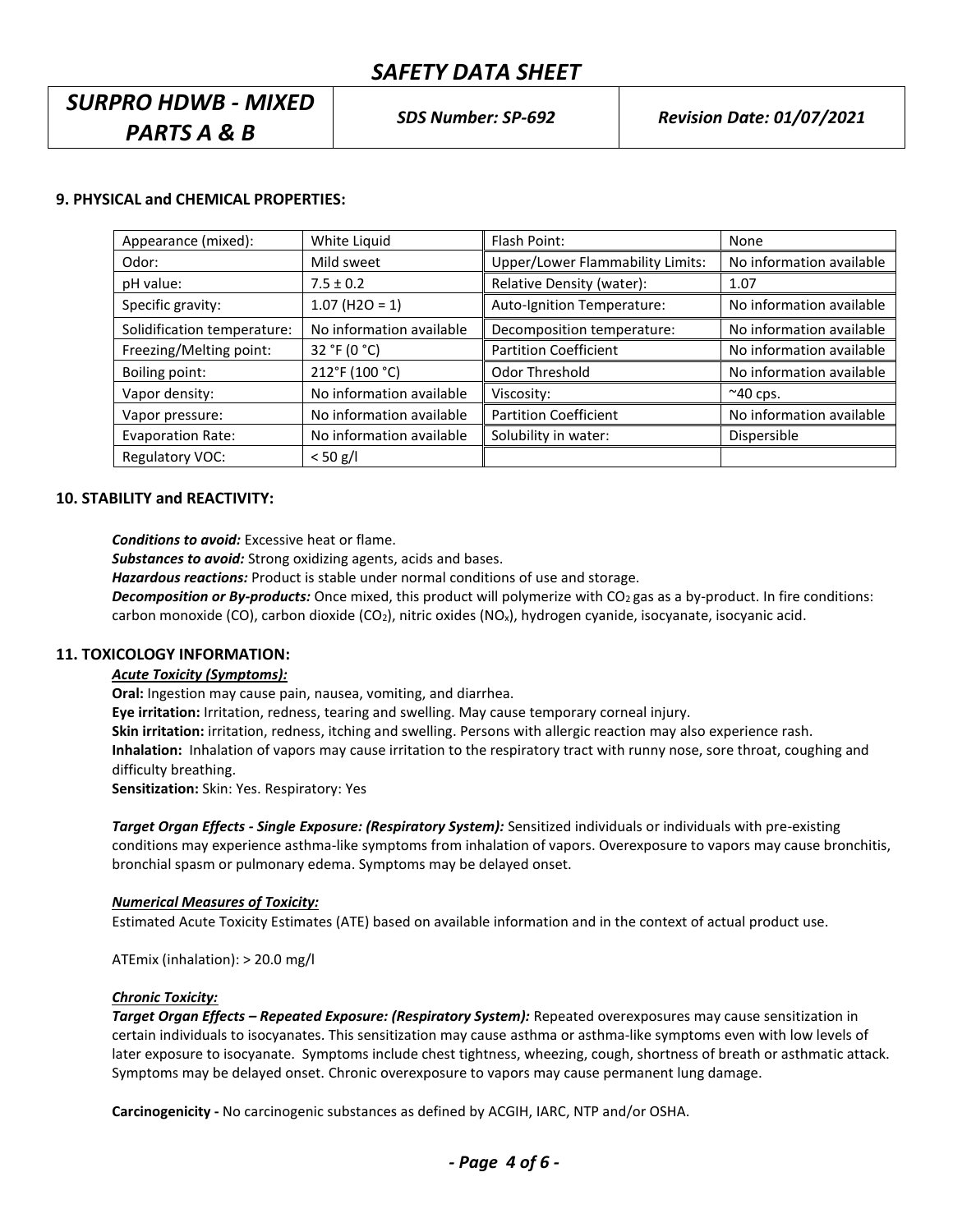# *SURPRO HDWB - MIXED PARTS A & B*

## **12. ECOLOGICAL INFORMATION:**

#### *Biodegradation:*

Test method: Unspecified Analysis method: Unspecified Degree of elimination: Not expected be readily biodegradable.

## *Environmental toxicity:*

Acute and prolonged toxicity to fish: Not available Toxicity to microorganisms: Not available Other ecotoxicological information: Not available

## **13. DISPOSAL CONSIDERATIONS:**

*Waste disposal of substance:* Dispose of in accordance with all Federal, State and Local regulations when storing and disposing of substances. It is the waste generator's responsibility to determine if a particular waste is hazardous under RCRA (EPA regulations for hazardous waste).

*Container disposal:* Dispose of in a licensed facility in accordance with local regulations.

*RCRA:*

Unspecified.

## **14. TRANSPORTATION INFORMATION:**

**Part A (Product Code: SP-690) DOT: Proper Shipping Name:** PAINT (NON-HAZARDOUS)

**Part B (Product Code: SP-691) DOT: Proper Shipping Name:** PAINT (NON-HAZARDOUS)

## **15. REGULATORY INFORMATION:**

| <b>Federal Regulations:</b>           |                                      |
|---------------------------------------|--------------------------------------|
| <b>Registration status:</b>           |                                      |
| TSCA. US:                             | All components are listed or exempt. |
| SARA hazard category (EPCRA 311/312): | Acute health hazard                  |
|                                       | Chronic health hazard                |

**SARA TITLE III, SECTION 313:**

CAS Number: Chemical Name: None

## *State Regulations:*

Chemicals known to the State of California to cause cancer, birth defects or other reproductive harm CAS Number: Chemical Name: None